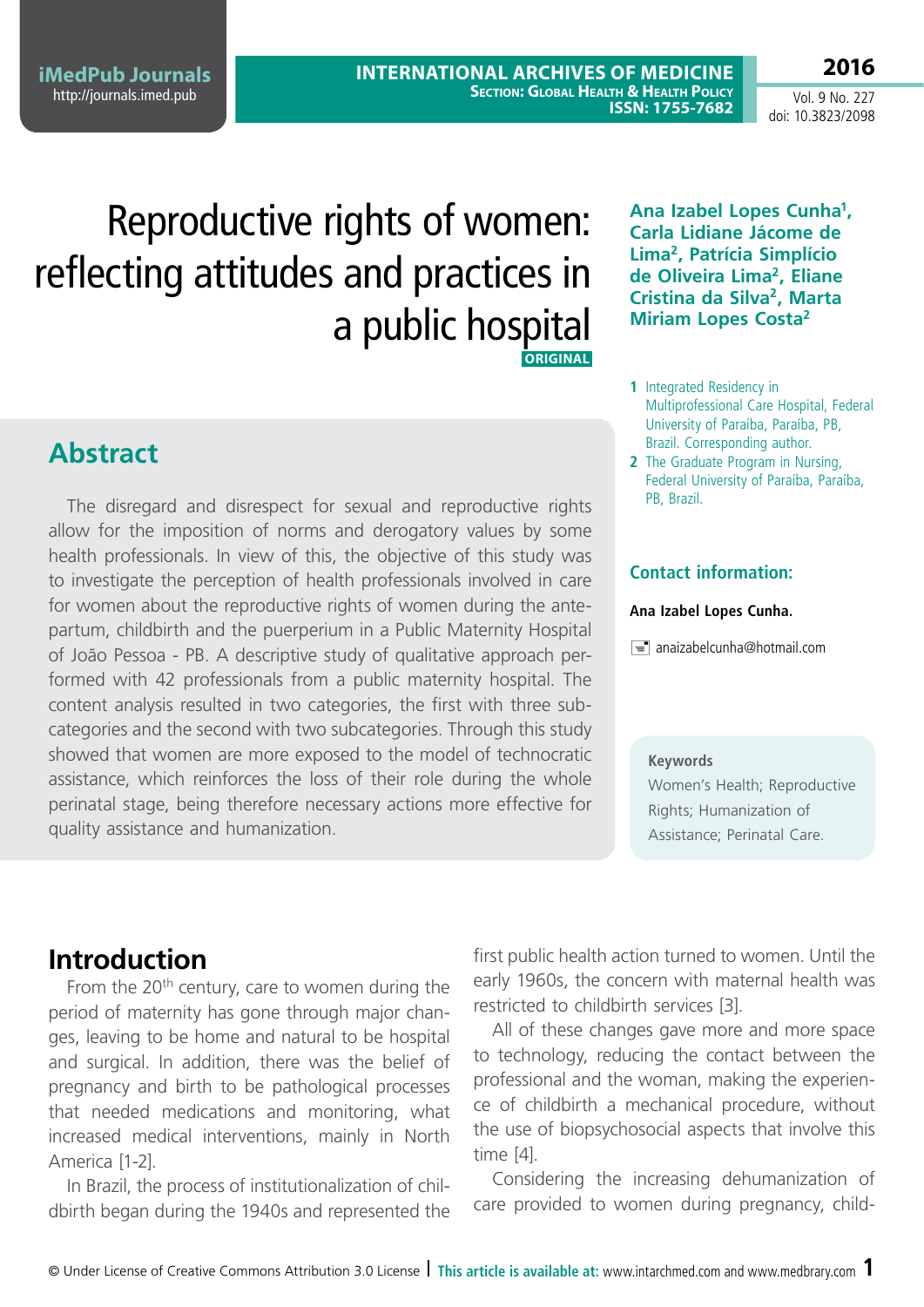birth and the puerperium, the Ministry of Health, through the decree 569 from 2000, instituted the Program of Humanization of Prenatal and Birth - PHNP of SUS as the first initiative to ensure the right to assisted childbirth and puerperium so humanized and safe [3.5].

From this perspective, it is considered a humanized childbirth the one which the woman is empowered, with the control of decisions about everything that involves the moment of childbirth, mainly, the choice of a companion during parturition procedure, childbirth and postpartum, which is guaranteed by Law N 11,108, dated  $7<sup>th</sup>$  of April, 2005 [2.6]. Therefore, the humanized care provided in childbirth is an essential condition to promote respect, acceptance and improvement in quality of life of the mother and neonatal of quality [7].

Currently, although there are regulated policies that aim to ensure attention worthy and humanized care, many times, women do not have their rights respected, these being constantly threatened [8].

The disregard and disrespect for sexual and reproductive rights, enabling the imposition of norms and values by calling some health professionals [9]. The non-guaranteed rights and the implementation of overcome scientifically practices that injure the physical and psychological integrity of women and their babies, constitutes obstetrical and institutional violence.

A study conducted in hospitals in São Paulo has identified that the possible causes for the institutional violence in maternity wards are the trivialization of violence in vocational training, work bound associated with lack of resources, lack of supervision and punishment against abuse on the part of the institution, social discrimination toward the patients and, finally, the resistance to changes in professional attitudes and the adoption of procedures [10].

In this way, it becomes clear that in the current scenario of health the bodily integrity of women and their emotional well-being do not seem to be relevant outcome for many public health professionals, because there are few invested about satisfaction with the experience of giving birth [10].

The interest in the issue arose from the experience of the author as scholarship holder of the Educational Program for Health Work (PET-health), developing educational activities in the sectors of a maternity ward in the city of João Pessoa, on which occasion it was observed the violation of women's rights by the professionals. Raising the question: What is the perception of health professionals about the reproductive rights of women, involved in care for women during the antepartum, childbirth and the puerperium?

Before the above, the study presents as objectives: to determine the perception of health professionals about the reproductive rights of women, involved in attention to the woman during the prepartum, childbirth and the puerperium in a Public Maternity de João Pessoa-PB.

## **Method**

This is considered a descriptive study of a qualitative approach; conducted with professionals working in a public maternity hospital of João Pessoa, PB, in the period from November 2013 to February 2014. The maternity ward was chosen for being a reference in care to women in high-risk pregnancy, and/or in a situation of sexual and domestic violence. The same is also a state reference to attention to the Kangaroo Mother Method and scenario of practice of the Educational Program for the Work of the Ministry of Health - PROPET NETWORKS.

The study population consisted of 465 professionals working in the services of prepartum, childbirth and the puerperium, among which, met social workers, nurses, physiotherapists, porters, physicians, nutritionists, psychologists, receptionists and nurses. For the selection of the sample, the inclusion criteria were: working in the services of pre-birth, childbirth and the puerperium in the period of collection and accepting the invitation to participate in the workshop entitled "Third Meeting of the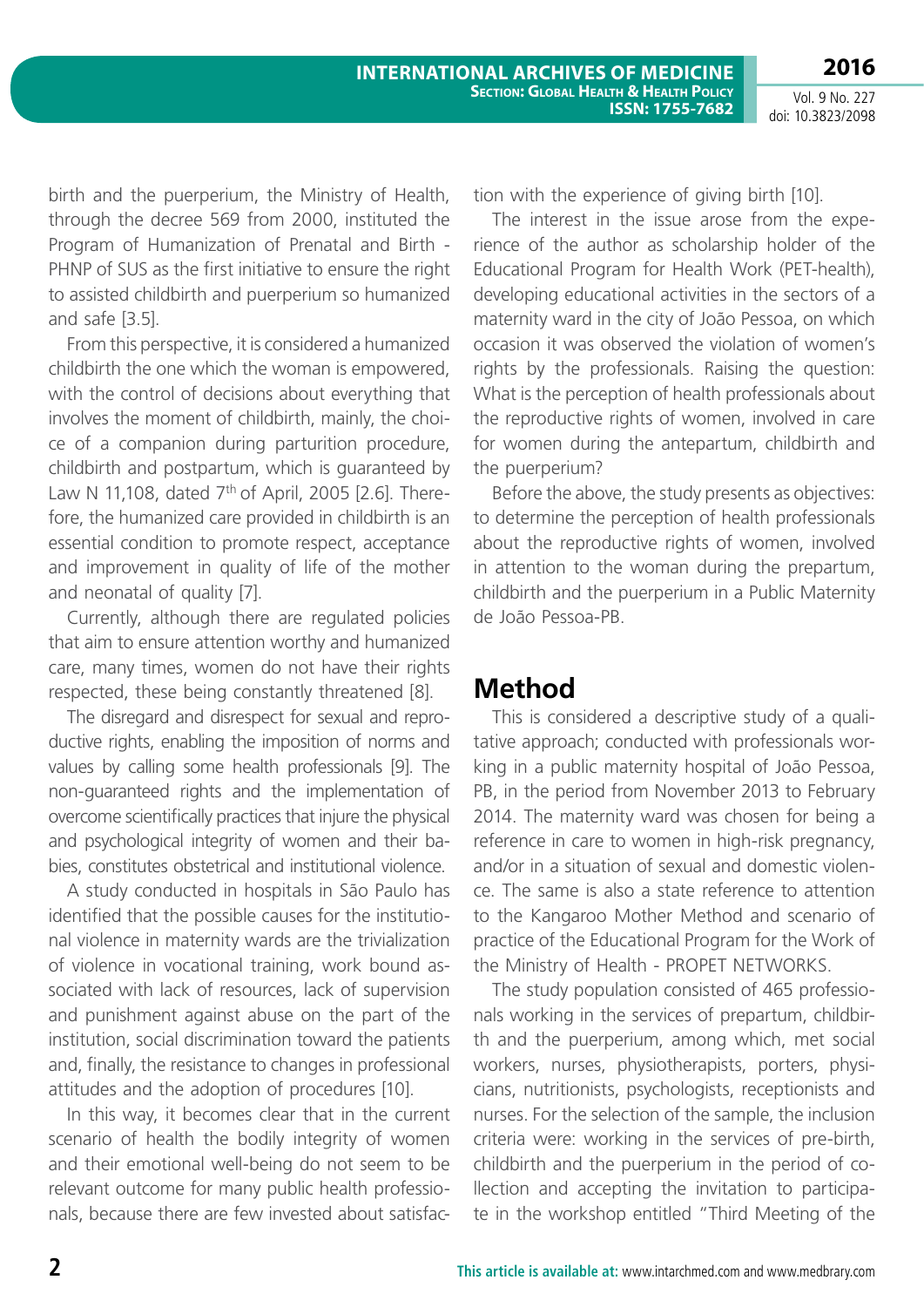**2016**

Worker", with the theme "Reproductive Rights of Women: Reflecting Attitudes and Practices".

Initially, the professionals were invited to participate in the workshop through formal invitations, and posters attached on the notice boards of each sector. The event was held in the integration of professional continuing education service with the researchers from PROPET NETWORKS. The workshop was organized in two cycles of three days each, totaling six meetings, which took place in the Auditorium of the institution itself in shifts in the morning, afternoon and evening in order to achieve a significant sample and cover the widest possible number of workers.

These meetings consisted initially in the application of a structured questionnaire with the following question: "In your opinion, do you think that women should have the right to choose their type of birth? Why?" followed by the presentation of videos, exposure of educational materials and, finally, to group discussions. The inquiry was made in the questionnaire had as main objective to provoke reflection about the autonomy and participation of women at the time of childbirth, bearing in mind that these concepts go far beyond the idea of giving "right to the woman to choose", but also for issues related to the reception, clarification, active participation and trust.

Participated in the workshop 109 professionals, of which only 74 met the inclusion criteria. However, the sample was composed of 42 professionals, since this was the amount of volunteers who agreed to participate in the study. It should be emphasized that the study was approved by the Research Ethics Committee of the Center for Science and Health of the Federal University of Paraíba - CEP/CCS/UFPB under protocol 0713/13, CAAE: 18235613.6.0000.5188, and all of the volunteers were instructed about the study and signed an Informed Consent Form, agreeing to their participation in the same, being in accordance with the Resolution 466/12 of the National Health Council.

The answers from the questions were typed in full by the researcher. To maintain the confidentiality of participants, the responses from the questionnaires were identified through words that symbolize each sector of the institution (Sorting- welcome, prepartum- state, Rooming- company, Kangaroo- hug, UCIN- affection, NICU- careful, Bank of Milk- attention, Psychology- listening, Social Service- smile), combined with a number that represents the number of participants in each professional category (Nurse 1 to 13, Physiotherapist 14 to 19, doctor, 20 to 21, social worker 22 to 24, Psychology 25 to 27, nursing technicians 28 to 42), for example: Smile1.

The analysis was made by means of the technique of content analysis, following the steps proposed by Bardin: pre-analysis, coding, inference and interpretation of data [11]. Thus the corpus or the central idea of the matter in focus was formed by the answers produced by professionals in the context of the questionnaire. The corpus of work was held the stage of its decomposition into smaller units or constituent elements, also called "units of analysis", which were grouped from common or approximate characteristics. The unit of analysis chosen for this study was the theme that is included in the area of semantics and is intended to study the meaning of the words, thus generating thematic categories.

## **Results**

The study included 42 professionals, two of whom were physicians, three psychologists, three social workers, six physical therapists, 13 nurses and 15 nursing technicians. It was obtained representation of the following sectors: screening (1), pre-childbirth (5), housing assembly (9), kangaroo, (8), UCIN (3), the NICU (5), bank of milk (6), Psychology (3) and Social Services (3).

From the analysis of the empirical material, two categories emerged; the first with three sub-categories and the second with two subcategories, thus described: Category 1- Agreement in relation to the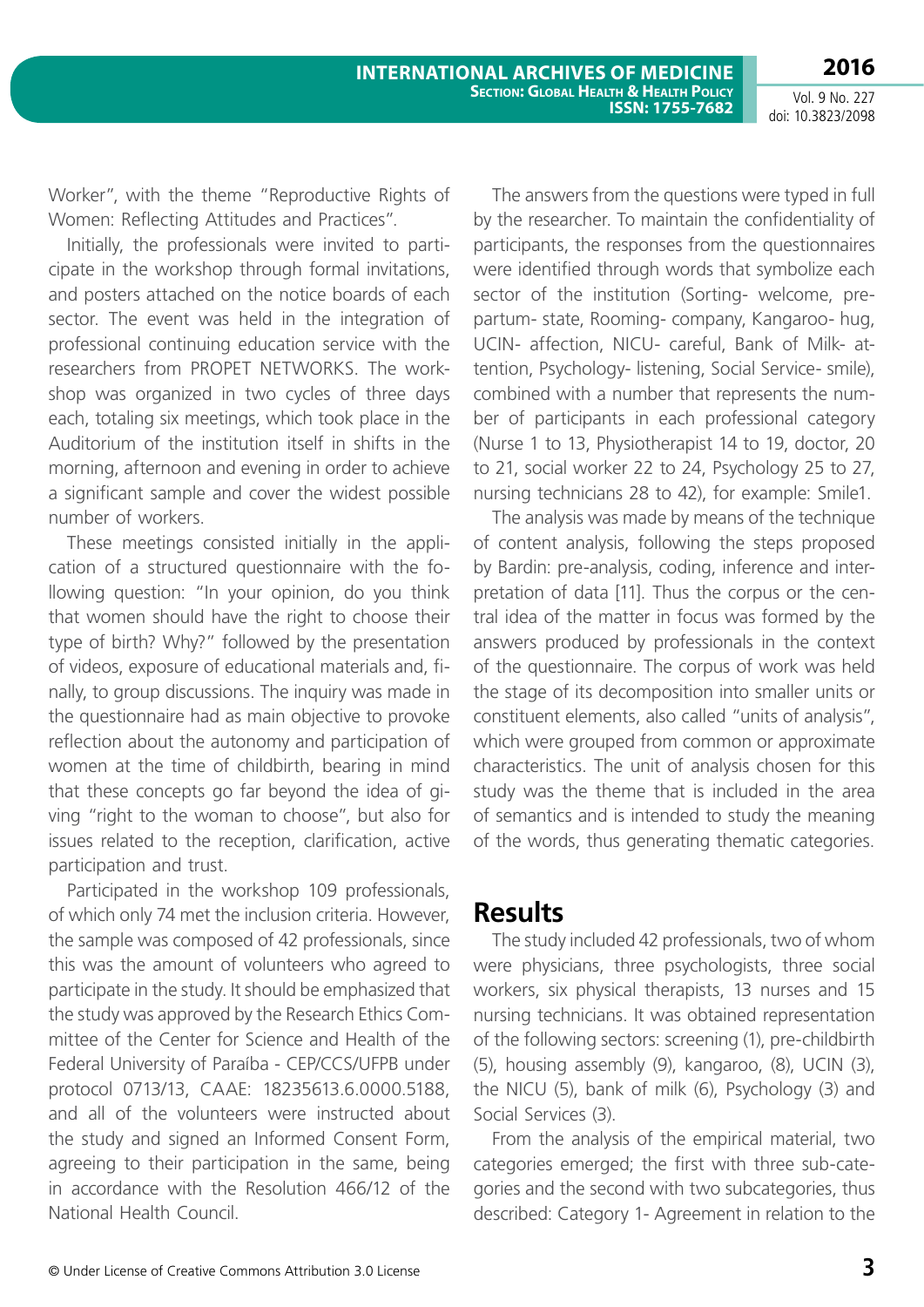choice of birth type, category 1- Humanization of childbirth, sub 2- Autonomy of pregnant women, and subcategory 3- decision together. Category 2- dissent in relation to the choice of birth type, category 1- Lack of women and sub-category 2- Evaluation and medical indication.

#### **Category 1 - Agreement in relation to the choice of birth type**

#### **Sub-category 1- Humanization of childbirth**

With respect to the discourse of some professionals in this study, it was possible to realize that their prospects with regard to the right of choice of patients were related to the humanization in the broadest sense, addressing other concepts, like acceptance, clarification, creation of bond and security.

*Yes, this is humanization. (Companion 1)*

*Yes, there are the psychological stresses that can affect the time of childbirth. The patient received is easier to work and clarify the types of childbirth. (Hug 2)*

*Yes. Of course, this choice should be after the clarification of the methods and disadvantages of types of childbirth. Summarizing it should be clarified. (Hosting 14)*

*Yes, because she would choose what would be best for her and the newborn. Excellent choice for strengthening the emotional bond. (Hearing 25)*

*Yes, women would feel safer in their choice and made sure they would not afraid to have the baby. (Companion 28)* 

*Yes, she would feel more comfortable. (Companion 29)*

#### **Subcategory 2- The pregnants autonomy**

The report expresses to the professional that the woman has the right to choose how to be her childbirth, respecting her complaints, expectations and desires.

*Yes, a way to feel confident is the autonomy in its power to give birth. (Hearing 2)*

*Yes, after all, the woman's will must prevail, childbirth is it. (Affection 3)*

*Yes, the fact that it is master of its body. (Hosting 15)*

*Yes, it is a unique moment in which the same should have full freedom of choice, not forgetting that the drive offers conditions to these births. (Hosting 4)*

*Yes, because birth is a special time where she can choose the type that allow safe and make us feel good. (Hug 29)*

*Yes, she has her beliefs, culture, experiences and the right to choose makes the birth smooth and less traumatic. (Attention 5)*

*Yes, because the woman knows and feels more enjoyable and satisfying way to have her child. That when birth has no complications. (Attention 6)*

*Yes, women have every right by their decision regarding birth; they are the protagonist of the scene. Respect their opinion at the moment they are living and give all centered care to this decision. (Hosting 7)*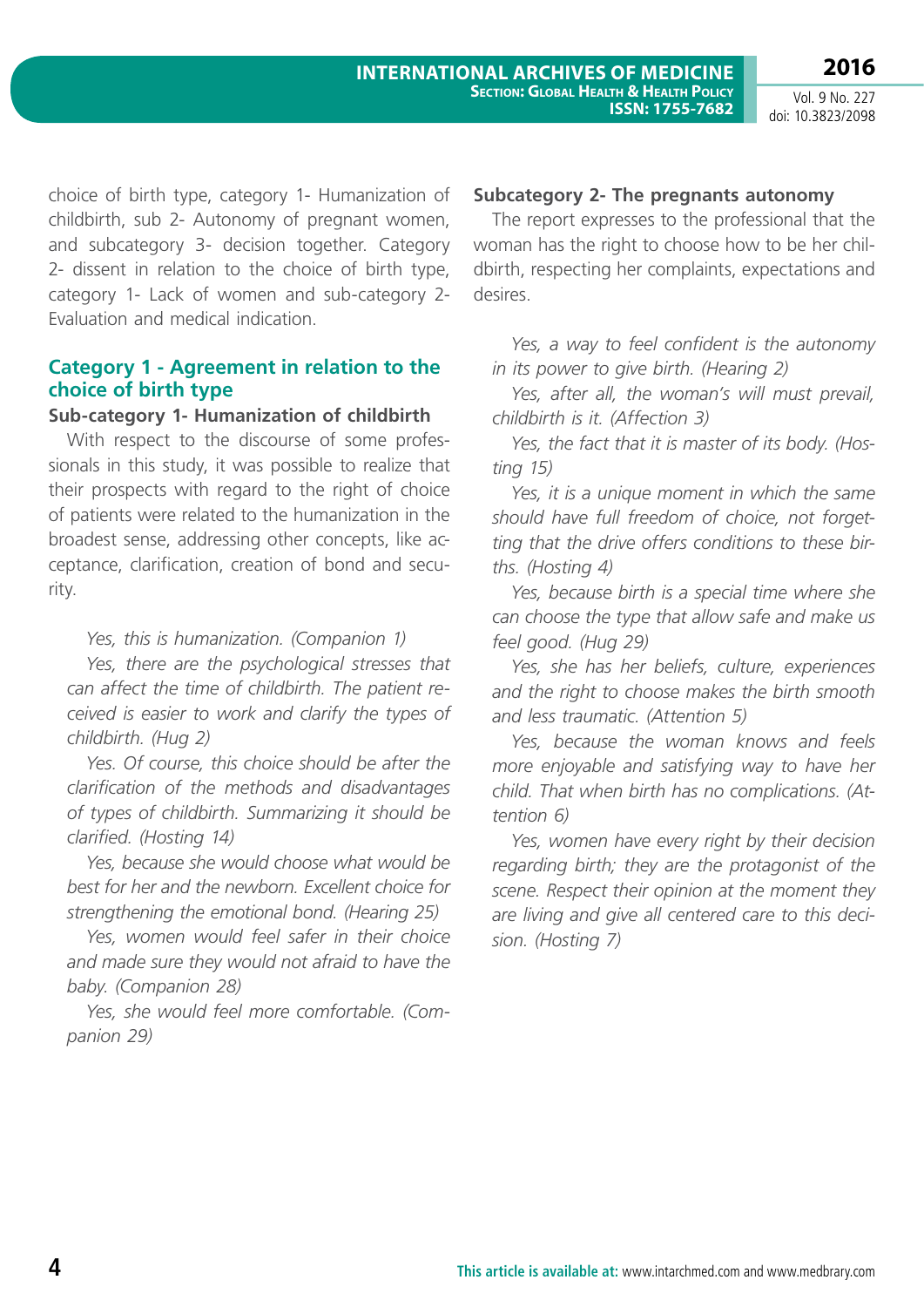**2016**

#### *S***ubcategory 3- Decision together**

In their speeches, the professionals demonstrate that women have the right to choose the type of birth. However, point out that this choice should be preceded by the guidance of a professional, especially if the advantages and disadvantages of each birth.

*Yes, she has the right to choose what she thinks best, but it is good to remember that the opinions of experts during parturition is also of great importance, it makes a difference. (Caution 8)*

*Yes, but guided by the obstetrician with the basic notion for a good choice. (Hug 9)*

*Yes, if she is oriented about the birth to have more security. (Attention 30)*

*Yes, as long as the advantages and disadvantages of birth types were explained. (Companion 31)*

*Yes, it should be a decision together with the medical staff. (Hosting 16)*

*Yes, after clarification of the benefits and drawbacks of each type. (Care 17)*

#### **Category 2 - Disagreement regarding the choice of birth type**

#### **Subcategory 1- Lack of Women**

This category shows that the professionals don't value knowledge of women in parturition, justifying that they wouldn't have a choice not to have knowledge.

*No, we know that the best way is the vaginal and if it were to them, the patients choose, they certainly would choose the Cesarian. (Welcome 32)*

*No, because she does not know what the best type of birth is. (Companion 33)*

*No, she sometimes does not know what is best for her (not aware). (Hug 10)*

*I would not get the medical point of view to know the real information. (Affection 20)*

*No, because women who generally receive assistance do not have enough knowledge to choo-* *se, for they do not have opportunity. Given the experience I believe most would choose a surgical procedure (C-section). (Hosting 3)*

*No, because she do not always know what is best for her and her newborn. (Hug 11)*

#### **Subcategory 2- Evaluation and medical advice**

Professionals delegate to medical birth choice, claiming that it is the professional who has the knowledge and criteria to choose what is best for mother and the baby.

*No, because the professional (obstetrician) is the one who has the knowledge to know what is best for mother and baby. (Care 34)*

*It depends on medical evaluation. (Attention 23) No, childbirth is an obstetric indication. (Care 21) No, I would suggest not choose, as is medical criteria the best way with less risk for childbirth.* 

*(Companion 18)*

*No, it is for the doctor to evaluate the need. (Companion 35)*

*No, because vaginal parturition gives the woman a quick and free recovery risk for epidural anesthesia. If this is not possible, the doctor should be the one who decides by Caesarean section and not the patient, for her not want to feel pain. (Companion 36)*

## **Discussion**

The speeches of the professionals recognize the importance of women choose their type of childbirth, with prior guidelines on each type, valuing their choice and considering their emotions and feelings. What corresponds to that found in the literature, since the humanization of childbirth care includes respect for the professional to the parturient, using only care and necessary actions; the recognition of social and cultural aspects of parturition and birth; providing emotional support to women; providing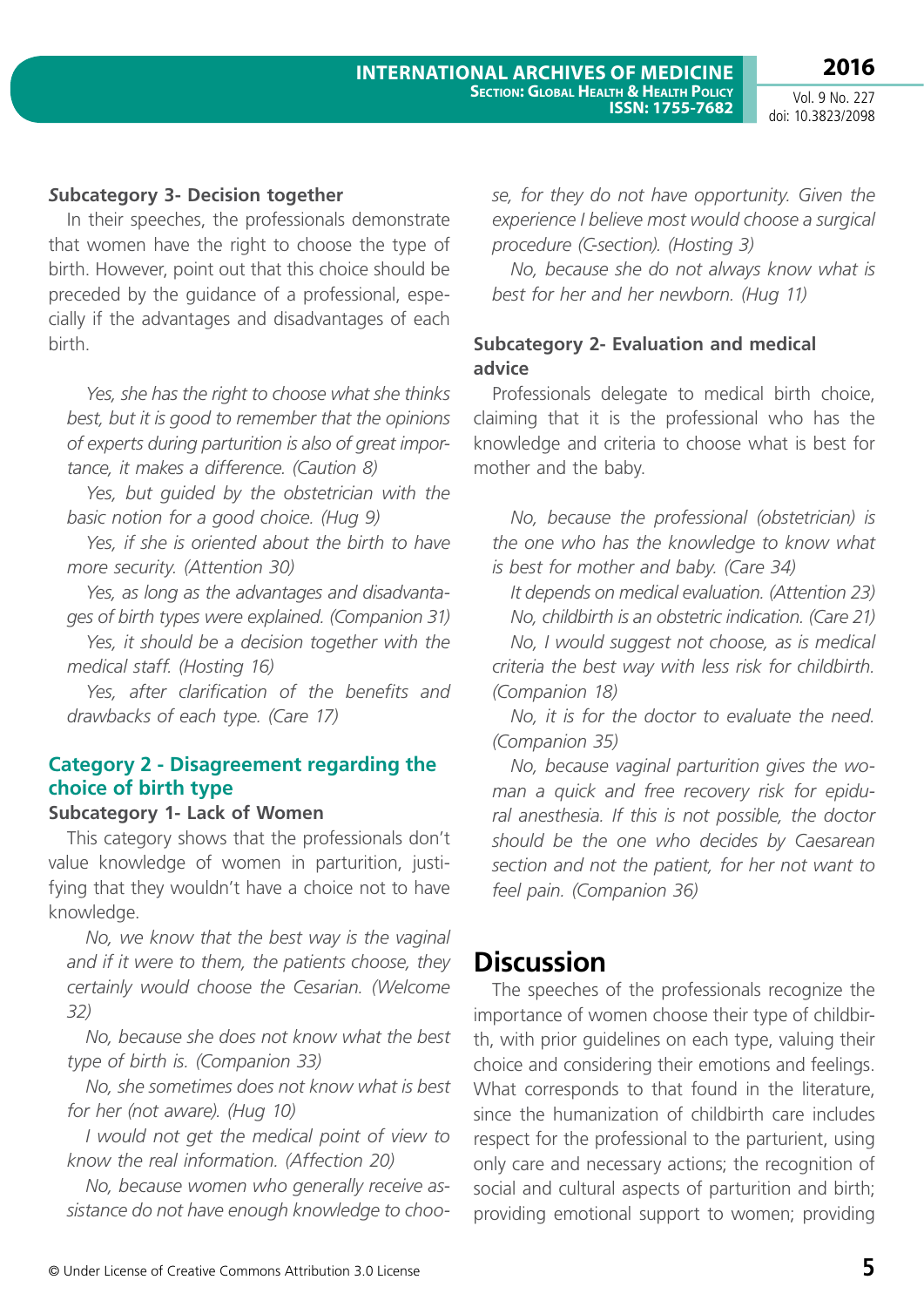autonomy and respecting the right of women to have a companion of their choice and be informed about all procedures to be undertaken [12-13].

The humanization of childbirth represents the appreciation of different subjects involved in the process of production of health, since the guidelines on pre-natal care, even the choice of procedures in childbirth, which implies convenient support, emotional and use of noninvasive methods and pharmacological not contributing to the well-being of the parturient woman [4]. The deployment of a humanized with excellence childbirth requires that the knowledge involved reassure and reflect on their practices and incorporate the public policies to strengthen the comprehensiveness of care [14].

The participants of the studies comprise that women have the right to choose their type of childbirth, by its role at that time and their autonomy in the choice. The definition of autonomy, according to the National Policy of Humanization means, "production of their own laws" or "right to be governed by their own laws. It means the whole system or body with the ability to build working rules for themselves and for the collective. Thinking individuals as autonomous subjects is to consider them as protagonists in the collectives that participate, jointly responsible for the production of self and the world in which they live [15].

However, the medical model-hegemonic, still very prevalent in birth rooms that impoverishes or even cancels the size of comprehensiveness of care, the woman is still seen as a mere object of subordination and not the protagonist of her story [16].

The need to recognize the individuality and humanize care means that the professional should establish with each woman a bond, realizing their needs and their ability to cope with the birth process [17].

With respect to joint decisions that involve the team and the user, the communication and information with the woman in labor, promotes autonomy, bringing benefit, there is an increasing involvement of women in their process of parturition [18-19].

In a study with puerperals there was mentioned guidelines for biomedical logic, which contributed to a failure in communication between health professionals and the mother during the period of pregnancy and puerperium, weakening the attention of caring, making it harder to form a bond that enhances the learning of women as the main protagonist of the process [20]. In this way, so that the bond is created, the care of patients by health professionals must be based on dialog, sensitivity, affection, in the pleasure of being with the other and the attention of the physical, mental, social and spiritual well-being. The establishment of a trust relationship with health professionals strengthens positive feelings that relax the parturient and acts as a genuine therapeutic relationship [21].

As a limiting to the woman choose her childbirth, the professionals believe that the lack of knowledge of the pregnant woman to disable to choose what is best for her and the baby. This is because the professional believes that has a set of knowledge: the technical knowledge and scientific applications. Its role is defined as a job, with rules and purposes equally well defined. Now the user arrives in a very diverse at this meeting. Is there any type of suffering or concern, any weakening that moves. In addition, he brings knowledge, but knowledge not specialized. However, these knowledge have the seal of experience, the experience more deeply what is the reason for the meeting with the professional and this must be valued by the professional, covering the biological and respecting the cultural, social, and emotional [13].

The preparation of the pregnant woman for childbirth includes the incorporation of a set of care, measures and activities that aim to offer the woman the opportunity to experience parturition and birth, as physiological processes, feeling the protagonist of the process.

Although reported that women have the right to choose their type of childbirth, professionals say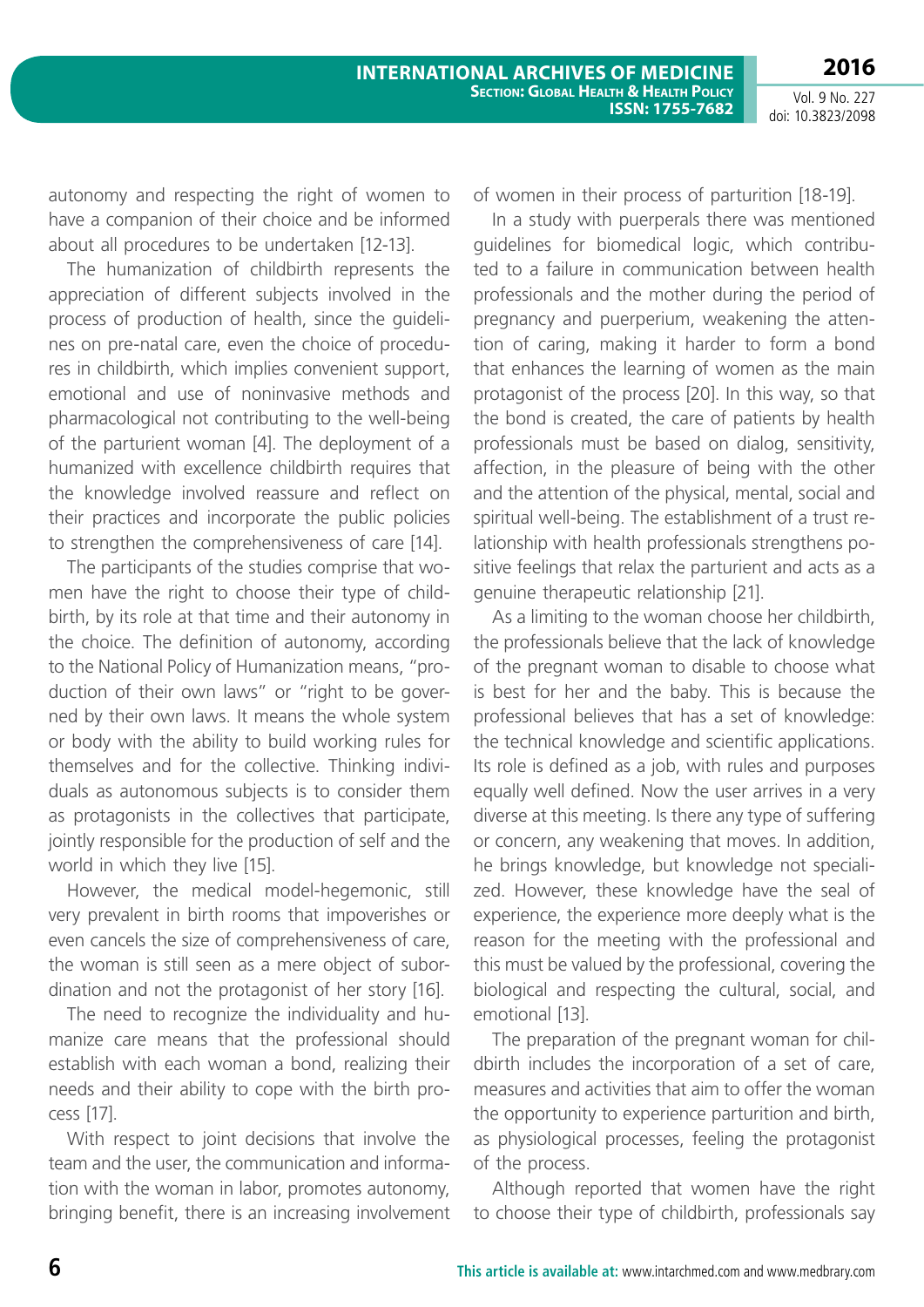that the choice depends on the medical decision. What toward the reality of maternity hospitals today, because with the evolution of parturition care, he became medicalized, hospital, technocratic assistance, influenced by the symbols of the enlightenment, associating the body as machine and the doctor as a mechanic. A woman has the right to make her own decisions in relation to the type of birth, without any coercion of a professional or even a team [13].

The violence of the imposition of routines that occur commonly in the vaginal as the position of parturition and the interference unnecessary obstetric, disrupt and inhibit the development of physiological mechanisms of childbirth, which becomes a synonym of pathology and medical intervention, transforming itself into an experience of terror, powerlessness, alienation and pain. In this way, it is not surprising that women believe that Cesarean is safer way to give birth, avoiding the pain and the traumatic experience [22]. Data from the Ministry of Health points the United States in 2010 as the world leader in C-sections [23].

Already in an international study, vaginal birth was considered the safest way and natural for a woman to have her son, for being the cesarean culturally condemned [24]. In a Brazilian study vaginal birth was the most chosen, contradicting the popularity of cesareans, because it is considered a physiological process [25].

The Ministry of Health has defined priority lines of care with the aim of improving the reality of maternal health, among the lines of care refers to qualify professionals for promotion of humanized and based on scientific evidence, with the creation of houses of the pregnant woman and the baby and Vaginal Delivery Centers, extra or intra-hospital. Fundamental initiative in changing the paradigm of care legislation, centered at the hospital and the care and medical technology, replacing with a model that values the social aspects of parturition and birth, without loss of safety, medical assistance [26].

# **Conclusion**

Although the study participants report that the woman has the right to choose on her type of parturition, it was demonstrated with the statements of women are more exposed to the model of technocratic assistance, which reinforces the loss of their role in the process. In this way, actions of humanization should also take place during the academic formation in the courses involved, to build the idea of childbirth as a physiological moment, in which the care must stand out, and being not something pathological, but capable of treating or mechanisms of healing.

The battle for an assistance of quality during the perinatal period, with a focus on the empowerment of the mother, considering the individuals in all their complexity, continues and should be taken forward. It becomes necessary to have periodic evaluation of the centers involved, in order to evaluate the efficacy of actions in education and the continuing progression for a perinatal experience, ever better and more enjoyable.

# **References**

- **1.** Leão MRC, Riesco MLG, Schneck CA, Angelo M. Reflexões sobre o excesso de cesariana no Brasil e a autonomia das mulheres. Ciênc saúde coletiva 2013; 18(8): 2395-400.
- **2.** Rebello MTMP, Rodrigues Neto JF. A humanização da assistência ao parto na percepção de estudantes de medicina. Rev bras educ méd 2012; 36(2): 188-97.
- **3.** Brasil. Secretaria de Políticas de Saúde. Parto, aborto e puerpério: assistência humanizada à mulher. Brasília: Ministério da Saúde, 2001.
- **4.** Fossa AM, Lino CM, Castilho RAM, Rocha MCP, Horibe TM. A experiência da enfermeira durante a assistência à gestante no parto humanizado. Saúde Rev 2015; 15(40): 25-36.
- **5.** Diniz CSG, D'Orsi E, Domingues RMSM, Torres JA, Dias MAB, Schneck CA, et al. Implementation of the presence of companions during hospital admission for childbirth: data from the Birth in Brazil national survey. Cad saúde pública 2014; 30(suppl.1): 140-53.
- **6.** Maia MB. Humanização do parto: política pública, comportamento organizacional e ethos profissional. Cad saúde pública 2011; 27(5): 1041-4.